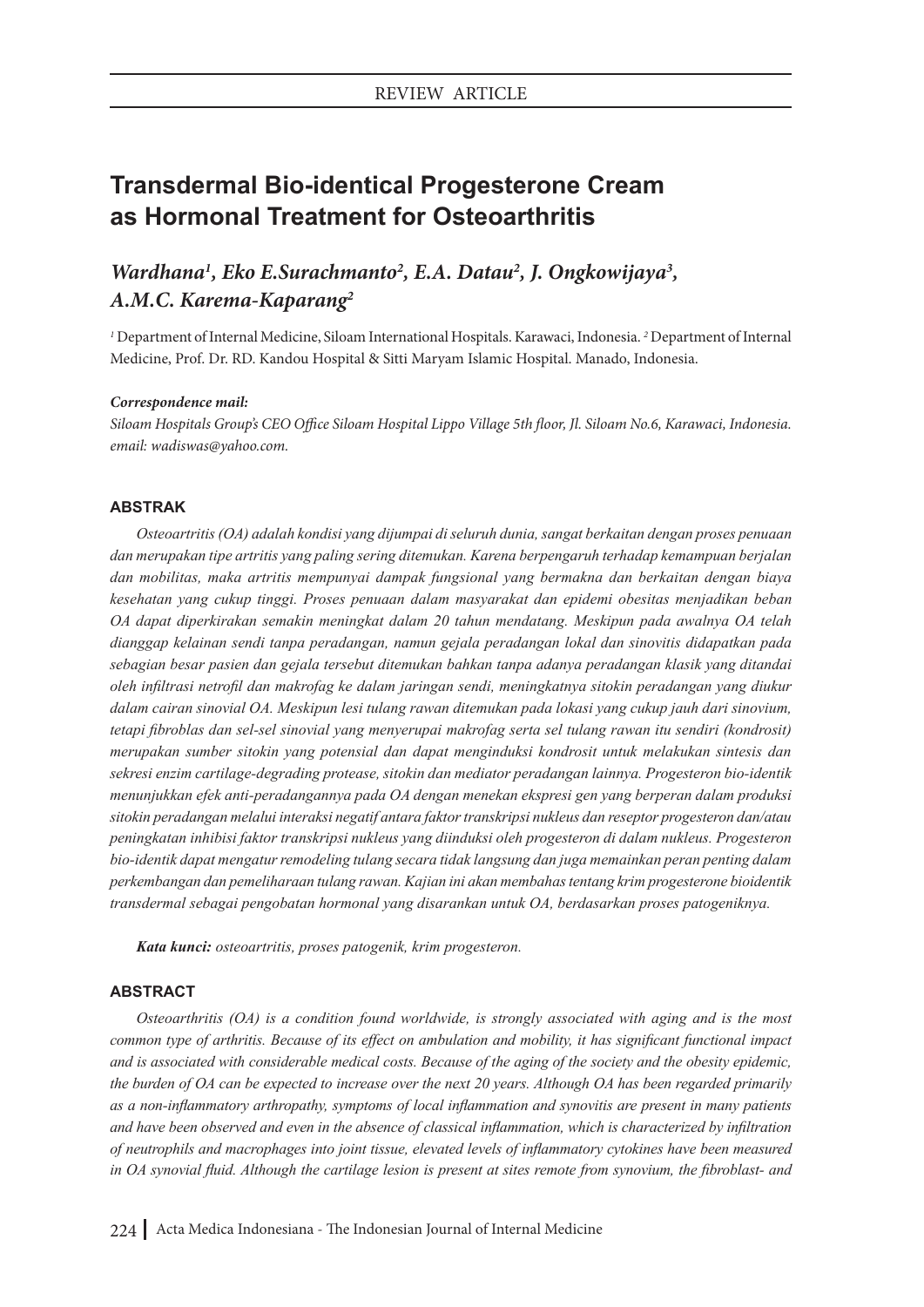*macrophage - like synovial cells, as well as the chondrocytes itself, are potential sources of cytokines that could induce chondrocytes to synthesize and secrete cartilage-degrading proteases, cytokines, and other inflammatory mediators. The bio-identical progesterone shows its anti-inflammatory effects in OA by suppressing gene expressions in the production of inflammatory cytokines through the negative interaction between nuclear transcription factor and the progesterone receptor and/or the progesterone–induced increase of nuclear transcription factor inhibition in the nucleus. The bio-identical progesterone may indirectly regulate bone remodeling and may also play a role in the*  development and maintenance of cartilage. This review will discuss about transdermal bio-identical progesterone *cream as suggested hormonal treatment of OA, based on its pathogenic process.*

*Key words: osteoarthritis, pathogenic process, progesterone cream.*

### **INTRODUCTION**

Osteoarthritis is a slowly and continuously progressive degenerative disease characterized by gradual loss of articular cartilage.<sup>1</sup> It is a well known disease that is part of the aging process and also one of the most common joint disorder. There is evidence that a majority of individuals over the age of 65 have radiographic and/or clinical evidence of OA.2 Since OA lesion is often localized to weight-bearing cartilage or to sites of trauma, repetitive mechanical injury has been proposed as the critical signal for the initiation and progression of OA.<sup>1</sup>

Osteoarthritis is affecting 21 million people in the United States in 1990 and 1-2 millions aging people in Indonesia have disability caused by OA.3,4 Because of its effect on ambulation and mobility, OA of the knee and hip has significant functional impact and is associated with considerable medical costs, accounting for most of the 478,000 total knee replacements and 234,000 total hip replacements for the arthritis in 2004. Approximately, 56.7% of outpatient clinic of Rheumatology Department, in Cipto Mangunkusumo Hospital has been diagnosed with one of OA variants.<sup>4</sup> The burden of OA can only be expected to increase over the next 20 years.3

Although OA has been regarded primarily as a non-inflammatory arthropathy, symptoms of local inflammation and synovitis are present in many patients and have been observed and even in the absence of classical inflammation, which is characterized by infiltration of neutrophils and macrophages into joint tissue, elevated levels of inflammatory cytokines have been measured in OA synovial fluid.<sup>1</sup> Osteoarthritis typically affects the knees, hips, hands, spine, and feet. A number of risk factors have lately been identified. There is now strong evidence that the structural changes globally observed in OA are due to a combination of factors, raging from mechanical to the biochemical. The joint degeneration in OA affects all structures in the joint and should considered a failure of the total joint.<sup>5</sup> It is characterized by thinning and fibrillation of the cartilage with loss of joint space, osteophyte formation, subchondral bony sclerosis, cyct and deformity. Clinically, this can be accompanied by pain on use of the join, stiffness particulary after inactivity, bony enlargement and tenderness, synovial hypertrophy and effusion, limited range of motion and decreased joint fuction.3

The treatment of OA should be based on the mechanism of this disease to control symptoms and pathologic process. In OA, drugs are used to control the symptoms, restore the daily activities (symptom modifying effect), prevent and restore the degradation of the cartilage (structure modifying effect).<sup>6</sup> The role of catabolic factors in cartilage degradation and the implication of synovial inflammation and cytokines in disease progression have made possible more precise identification of pathways that have the potential to become treatment targets. $5$  The clinicians usually give the non-steroidal anti-inflammatory drugs (NSAIDs) to reduce pain, but it all has gastrointestinal and cardiovascular side effect, even inducing and causing the degradation of cartilage itself.<sup>6</sup> In this review, we will discuss about the transdermal progesterone cream as suggested hormonal treatment of OA, based on its pathogenic process.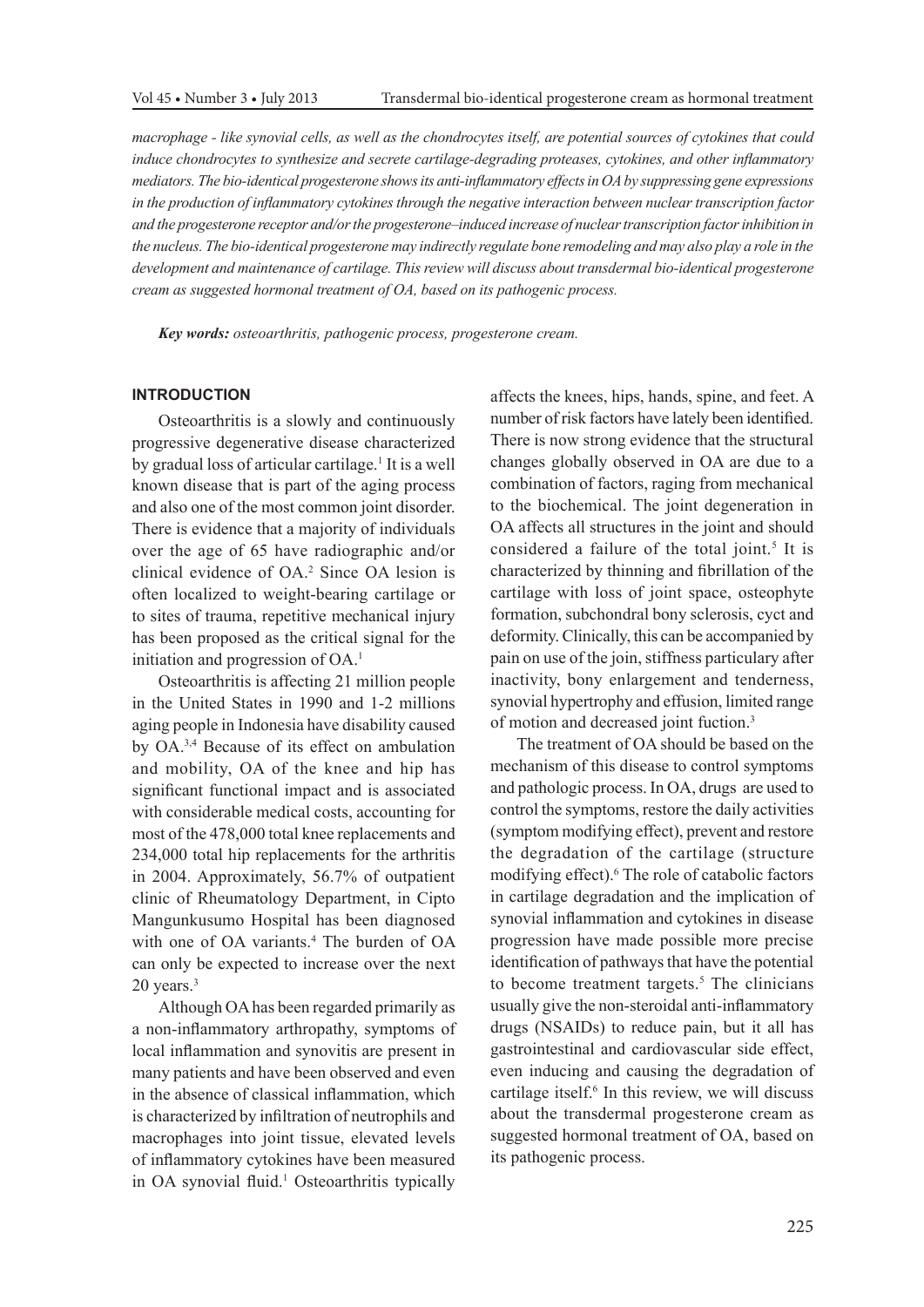## **THE PATHOGENIC PROCESS OF OA**

In OA, although the cartilage lesion is present at sites remote from synovium, the fibroblastand macrophage - like synovial cells, as well as the chondrocytes itself, are potential sources of cytokines that could induce chondrocytes to synthesize and secrete cartilage-degrading proteases, cytokines, and other inflammatory mediators.1 The chondrocyte exhibits a transient proliferative response (clonal growth), increased synthesis of cartilage matrix as an early attempt at repair, and increased synthesis of catabolic cytokines and matrix degrading enzymes. The aberrant behavior of OA chondrocytes is reflected in the appearance of fibrillations, matrix depletion, cell cluster, and changes in quantity, distribution or composition of matrix protein.<sup>1,7</sup>

The clinical signs of inflammation in OA are usually not prominent, but modest synovial swelling, tenderness, and joint effusion, indicating presence of inflammation. The analysis of human OA cartilage in a number of laboratories has shown an up-regulation of mRNA of several pro-inflammatory cytokines, several MMPs, inducible nitric oxide synthetase (iNOS), cylooxygenase (COX)-2, interleukin

(IL)-8, and TGF-β. 1 A large number of pro inflammatory cytokines, antagonists, growth factors are likely to be involved in OA. In particularly, IL-1β released by fibroblast- and macrophage-like cells of the synovium and tumor necrosis factor (TNF)-α seem prominent and of major importance to cartilage destruction (**Figure 1**).1,5

The interleukin-1 $\beta$  and TNF- $\alpha$  can stimulate their own production and induce chondrocytes and synovial cells to produce other cytokines, such as IL-8, IL-6, IL-17 and IL-18 (increasing the expression of IL-1β, IL-6, stromelysin, iNOS, and COX-2), leukemia inhibitory factor (LIF), as well as stimulate proteases production and prostaglandin (PG) E2 production by stimulating the gene expression or activities of COX-2, microsomal PGE synthetase-1 (mPGES-1), and soluble phospholipase (sPL) A2, matrix metalloproteinases (MMPs), insulin like growth factor-1 (IGF-1), transforming growth factor (TGF)-β or bone morphogenetic protein (BMP)- 2, and they up-regulate the production of nitric oxide via iNOS or NOS2 which may inhibit actin polymerization, matrix synthesis, and promotes apoptosis of chondrocytes.5,8,9 Prostaglandin E2



**Figure 1.** Schematic representation of the cells and mediators involved in the pathogenesis of OA. Mechanical stress initiates the cartilage lesion by altering chondrocyte-matrix interactions and inducing synthesis of catabolic cytokines and matrix-degrading proteinases by chondrocytes. The povital role of Il-1 released by fibroblast-and macrophage-like cells of the synovium in response to cartilage breakdown products, and possibly to direct mechanical stimulation is represented. Amplification by TNF-α and modulation by other cytokines may also be important in the inducing and maintenance of cartilage destruction.<sup>1</sup>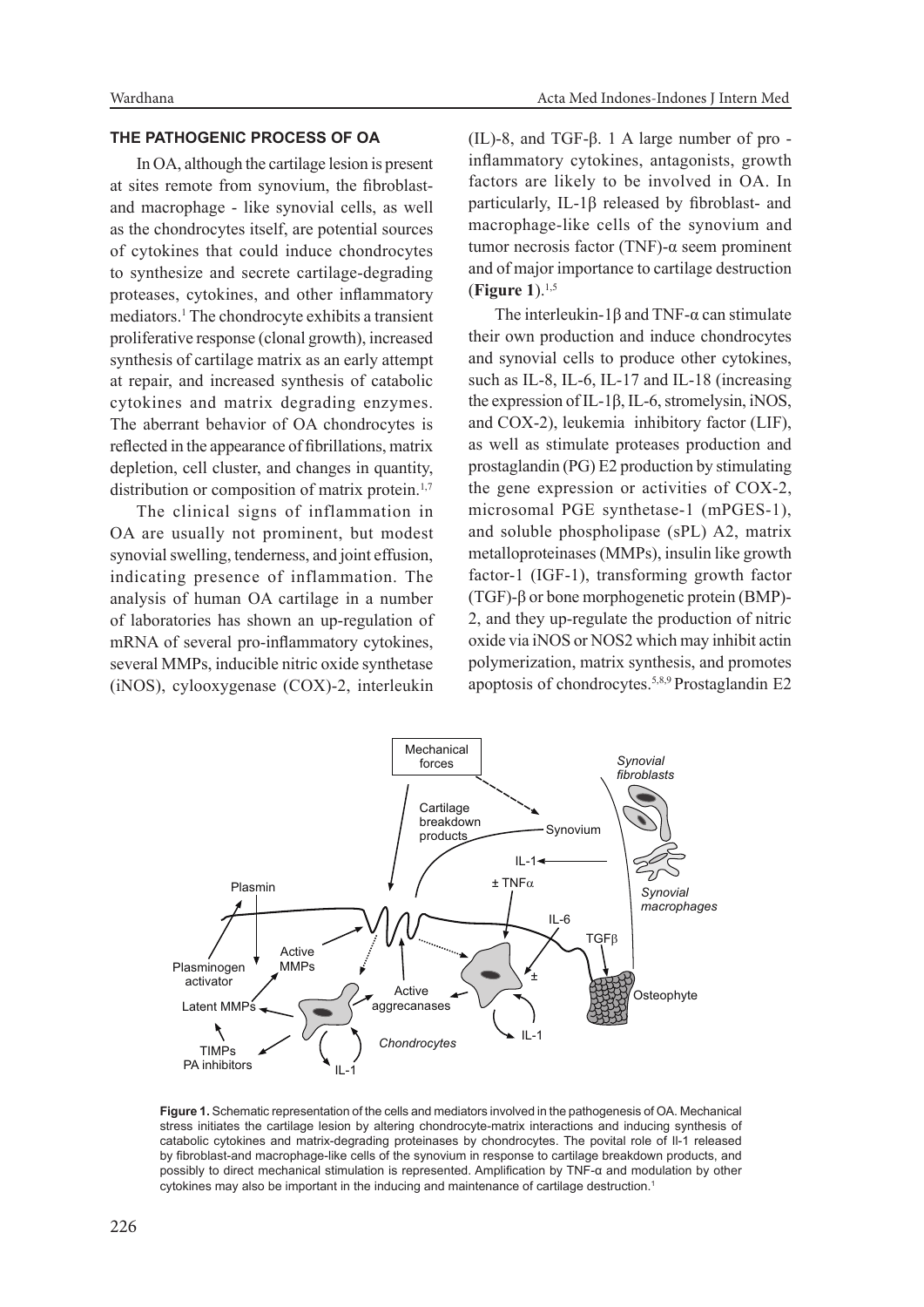and IL-8 have neutrophil chemotactic activity into the tissues. The IL-8, TNF- $α$ , platelet activating factor, leukotriene B4, and lipopolysaccharide which may enchance neutrophils for greater respons to agonist.<sup>10,11</sup> Moreover, TNF- $\alpha$  has also been shown to induce osteoclastic bone resorption in vitro, a phenomenon that may be involved in the remodeling of OA subchondral bone (**Figure 2**).1,5



**Figure 2.** The cytokines balance in OA. Both catabolic and inhibitory cytokines are present in OA joint tissues, but it is the balance among these cytokines and with anabolic factors that determines the severity of cartilage damage.<sup>1</sup>

The involvement of chondrocyte-derived matrix MMPs in the degradation of cartilage collagens and proteoglycans in OA is well established. The development of antibodies that detect specific cleavage epitopes has permitted the analysis of degradation products of type II collagen and aggrecan in synovial fluid and cartilage of  $OA$  patients.<sup>1</sup> The proteolytic enzymes involved in this process ate matrix metalloproteinase 1 (MMP 1 or collagenase) and matrix metalloproteinase 3 (MMP-3 or stromelisin) and controlled by endogenous inhibitor called by tissue inhibitor of metalloproteinase (TIMP). The balance of MMPs and TIMP depends on interleukine-1  $(IL-1).<sup>12,13</sup>$ 

The pathological process of OA will continue since there is dysregulation mechanism or up regulation of MMPs genetic expression by synovium and chondocyte. Several MMPs will produce in large amount, such as MMP-1 (collagenase-1), MMP-3 (stromelysin), MMP-2 and MMP-9 (gelatinase), MMP-8 (neutrophil collagenase), MMP-13 (collagenase-13), MMP-7 (matrylisin), aggrecanase, lysosomal hydralase, and cathepsin-B.13 The ADAMTS (a disintegrin and metalloproteinase with thrombospondin motifs) or aggrecanase also involved in the degradation process of the cartilage. There are 2 types of aggrecanases or ADAMTS: ADAMTS-4 (aggrecanase-1) and ADAMTS-5 (aggrecanase-2), which cleavage the proteoglycan (aggrecan) in matrix cartilage.<sup>8,14,15</sup>

The IGF-1 and members of TGF-β or BMP-2 have been implicated as important regulators of cartilage-specific gene expression during development, growth, and differentiation. The IGF-1 is more appropriately categorized as a differentiation factor and has a limited mitogenic activity which depends on basic fibroblast growth factor (bFGF) as the most potent chondrocyte mitogen.15,16 The TGF-β or BMP-2 regulates the early commitment of mesenchymal cell to chondrogenic and osteogenic lineages during cartilage development and endochondral bone formation, stimulates proteoglycan synthesis, and osteophyte formation.17,18

#### **PROGESTERONE AND OA**

Progesterone, a precursor for all steroid hormones, is produced from cholesterol in the corpus luteum of the ovaries as the major site of synthesis.19 Primary follicles play a dual role in secreting either estrogen or progesterone. Before ovulation, granulose cells in the follicle biosynthesize and secrete estrogen. After follicle rupture an release of the ovum, these granulose cells mature to form the corpus luteum, which is responsible for secretion of progesterone and estrogen in the latter part of the cycle. In the human, if fertilization does not occure within 1-2 days followed by regression of the gland and concomitant cessation of estrogen and progesterone release. If fertilization occurs, the corpus luteul will continue to grow and function for the first 2 to 3 months of pregnancy. After this time it will slowly regress as the placenta assumes the role of hormonal biosynthesis for maintenance of pregnancy.20 Another site of Progesterone synthesis are adrenal gland, brain, prostate gland and testis and the main souce of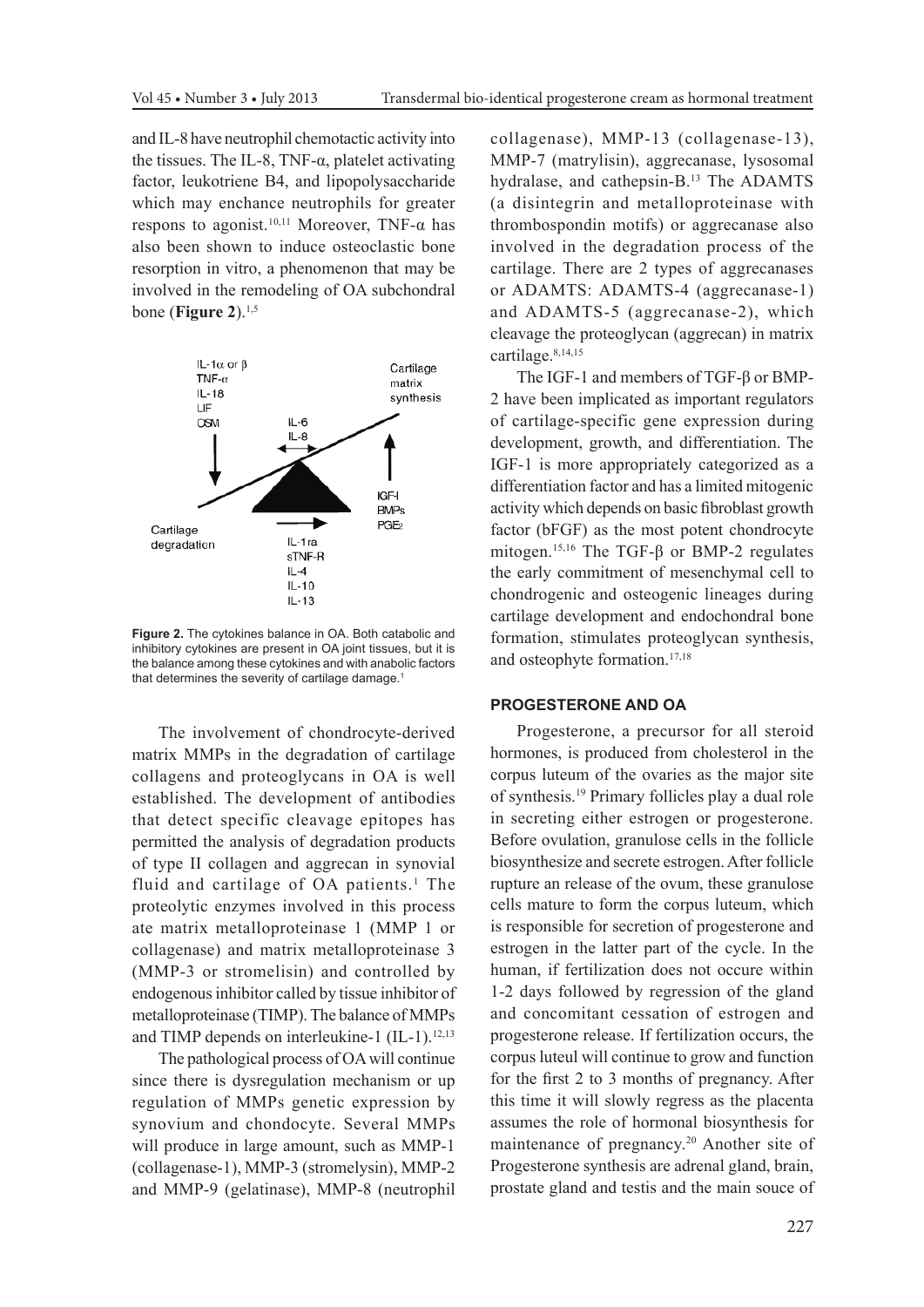progesterone synthesis in man.21

Once released, progesterone is carried in the blood by transcortin (corticosteroidbinding globulin) in many species including human.20 Progesterone effects are mediated by its nuclear receptor. Progesterone receptor (PR) is a member of a large family of the ligandactivated nuclear transcription regulators, which includes receptors for steroids, retinoids, thyroid hormones, and vitamin D. The biological actions of progesterone are mediated through the PR which expressed as three isoforms, PR-A (94 kDa), PR-B (116 kDa), and PR-C (60 kDa).<sup>20,22</sup> The PR mRNAs are generated from a single gene by differential promoter use. The PR-B has been shown to function as a strong trans-activator of progesterone-regulated genes; when PR-A and PR-B are co-expressed, the A isoform can repress the action of PR-B. The inhibitory action of PR-A protein was suggested to be due to its inability to efficiently recruit coactivators and its increased interaction with compressor, as compared to PR-B. The third isoform, PR-C, an N-terminally truncated form of PR lacking the DNA binding domain, has been reported to be restricted primarily to the cytosolic fraction.22,23 Given that PR-C does not have the capacity to bind DNA but is able to bind progesterone, and may inhibit PR function by sequestering available progesterone away from the PR-B isoform. The PR-C has also been found to bind the PR-B isoform, thereby reducing the capacity of PR-B to bind to PR response elements. As a result of isoformspecific functional differences, tissue responses to progesterone may be profoundly affected by changes in PR-A: PR-B: PR-C expression ratios, and they act through NF-κ $β$ .<sup>23</sup>

Protein kinases that regulate signal transduction pathways in OA may induce by IL-1 and TNFα have also been proposed as therapeutic targets, including the stress-activated protein kinases, c-Jun N-terminal kinase and p38 mitogen-activated protein kinase (MAPK), as well as the Iκβ-1 and -2 kinases that release nuclear factor κβ (NF-κβ) from its inhibitor, Iκβ.1,7 The NF-κβ dependent transcriptional activation of pro-inflammatory genes, such as IL-1 or TNF- $\alpha$  may provide positive feedback to the pathway, self-perpetuating the inflammatory response. The transcription factor NF-κβ regulates gene expression of a variety protein induced during immune and inflammatory responses, including several cytokines.24

The NF-κβ is characterized as a heterodimer comprised of a 50 kDa (p50) and a 65 kDa (p65) sub-unit. In addition to the heterodimer p50-p65, homodimers also recognized the common DNA sequence binding motif. Although p50-p50 or p65-p65 homodimers both have been previously proposed to be involved in gene expression by selective activation of genes, p-65-containing complexes are the most frequently reported as initiating transcription factor.25 Such variety in dimerization may contribute to the cell type specivity of NF-κβ response. The dimer composition of NF-κβ may also affect interaction with inhibitory or regulatory proteins such as the various members of the Iκβ family of proteins (60-70 kDa).26

The NF- $\kappa\beta$  activity is largely inducible, and the prototype p65/p50 NF-κβ is retained in the cytoplasm of an un-stimulated cell by its association with Iκβ. When an extracellular stimulus, such as cytokines(e.g., IL-1β, TNF- $\alpha$ ) or oxidative stressor activates the NF-κβsignaling pathway, Iκβ is phosphorylated at serine 32 and 36.<sup>25</sup> Phosphorylated I<sub>K</sub> $\beta$  is a target for ubiquination at lysine 21 and 22, which lead to rapid removal of Iκβ via the proteosomal degradation pathway and unmasking of the p65 nuclear localization sequence and movement of the NF-κβ to the nucleus of the cell and mediating the transcriptional activation. Once activated, the NF-κβ binds to cognate NF-κβ sites in the chromatin and modulates gene expressions involved in immune response and inflammation due to the extracellular pro-inflammatory signals (**Figure 3**).25,26

Progesterone shows its anti-inflammatory effects in OA by suppressing IL-1β mRNA and TNF-α mRNA productions and expressions, inhibits inducible nitric oxide synthase gene expression and nitric oxide production, MMPs production which involved in the type II collagen cleavage, IL-6 production, IL-12 and PLA2 production, IL-8 and other cytokines productions and expressions, also COX-2 mRNA expression and PGE2 production.27-30 These effects may be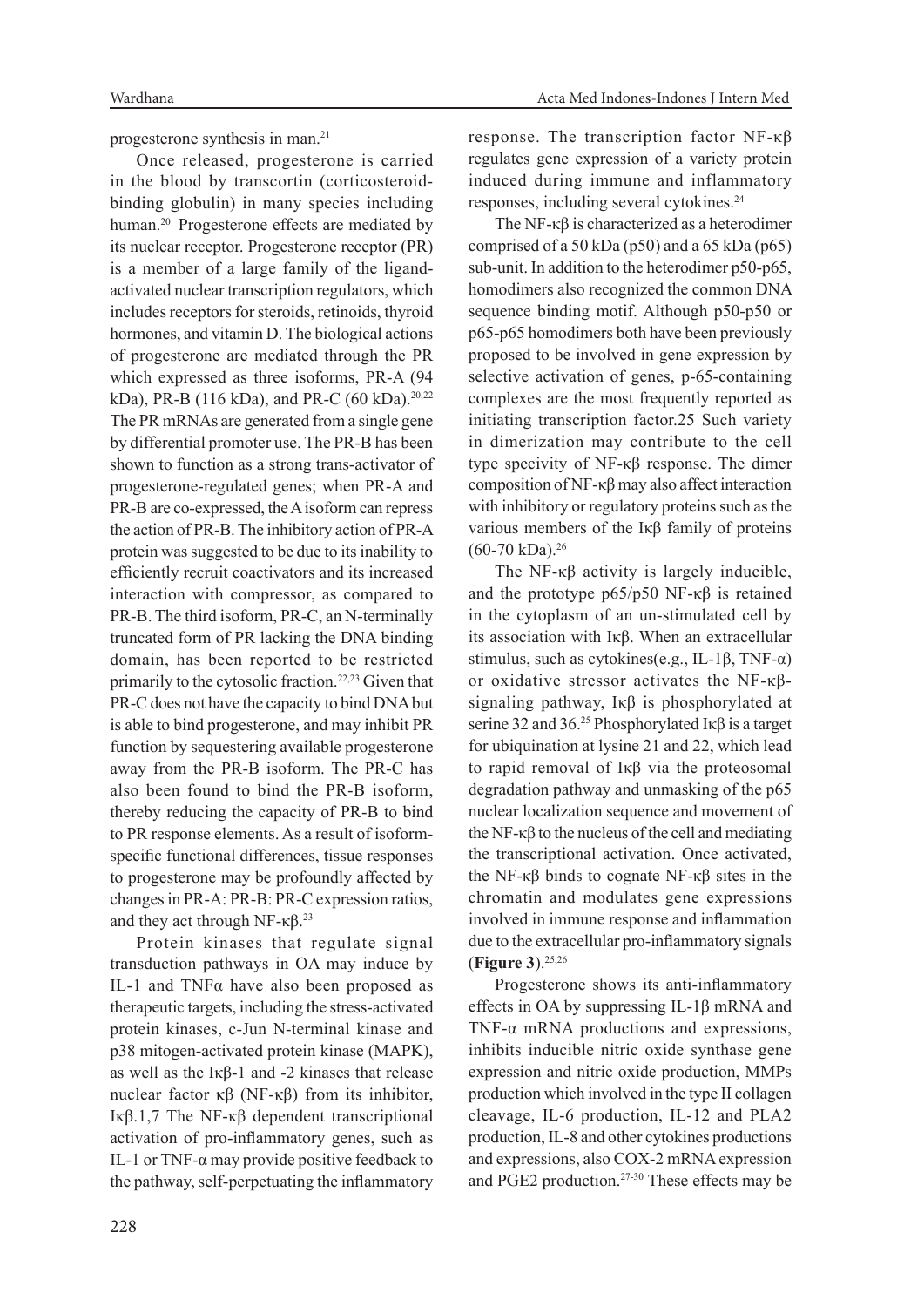explained by the negative interaction between NF-κβ p65 sub-unit and the progesterone receptor and/or the progesterone –induced increase of Iκβ protein translocation to the nucleus.25

Progesterone may indirectly regulate bone remodeling, fascilitated by the ability of progesterone to act as ligand for the glucocorticoid receptor. Glucocorticoid have been implicated in the process of bone loss through their ability to block 1,25(OH)2-vitamin D-induced osteocalcin synthesis and to prevent attachment of osteoblast to matrix proteins, including osteonectin, possibly through down-regulation of β1-integrin and other cell surface attachment factors. Glucocorticoid may also increase bone sialoprotein mRNA levels contributed to acceleration in maturation of pro-osteoblast which contribute to bone loss, that can be blocked by 1,25(OH)2-vitamin D. Progesterone may also play a role in the development and maintenance of cartilage since it has effect on reducing the production of MMP family as tissue-degrading proteinases.<sup>20,31</sup>

## **TRANDERMAL BIO-IDENTICAL PROGESTERONE CREAM AS SUGGESTED HORMONAL TREATMENT FOR OA**

The transdermal delivery of progesterone is the administration of the progesterone through intact skin for systemic effect that will avoid progesterone from the hepatic first pass metabolism, give ability to discontinue administration by removal of the system, control the progesterone delivery for a longer time than the usual gastrointestinal transit or oral dosage form, and modify the properties of the biological barrier to absorption.32,33 Progesterone is very lipophilic (hydrophobic) and is non-polar. As a result, after it is well absorbed through the skin, it will be stored in fat tissues and after reaching a saturation level that is sufficiently high so that the fatty tissue diffuses them into the capillaries for the uptake by blood circulation.<sup>34</sup> Entering the blood circulation, the progesterone will seek out a similar, or non-polar, environment, such as the fatty membrane of red blood cells, and not by absorption into plasma. Since red blood cells are the major cellular components of the blood, it is reasonable that progesterone is transported in the blood in this way. When progesterone is added directly to whole blood, about 80% of it is taken up by red blood cells. Furthermore, progesterone bound to red blood cells can dissociate within milliseconds, allowing rapid transport into target tissues.<sup>34,35</sup>

The progesterone cream used in the treatment of OA is bio-identical progesterone, usually extracted from wild yams which contain many steroid hormones with some components



**Figure 3.** The general mechanism of NF-κβ activation. Unactivated NF-κβ heterodimers are retained in the cytoplasma by the inhibitory NF-κβ sub-unit Iαβ.25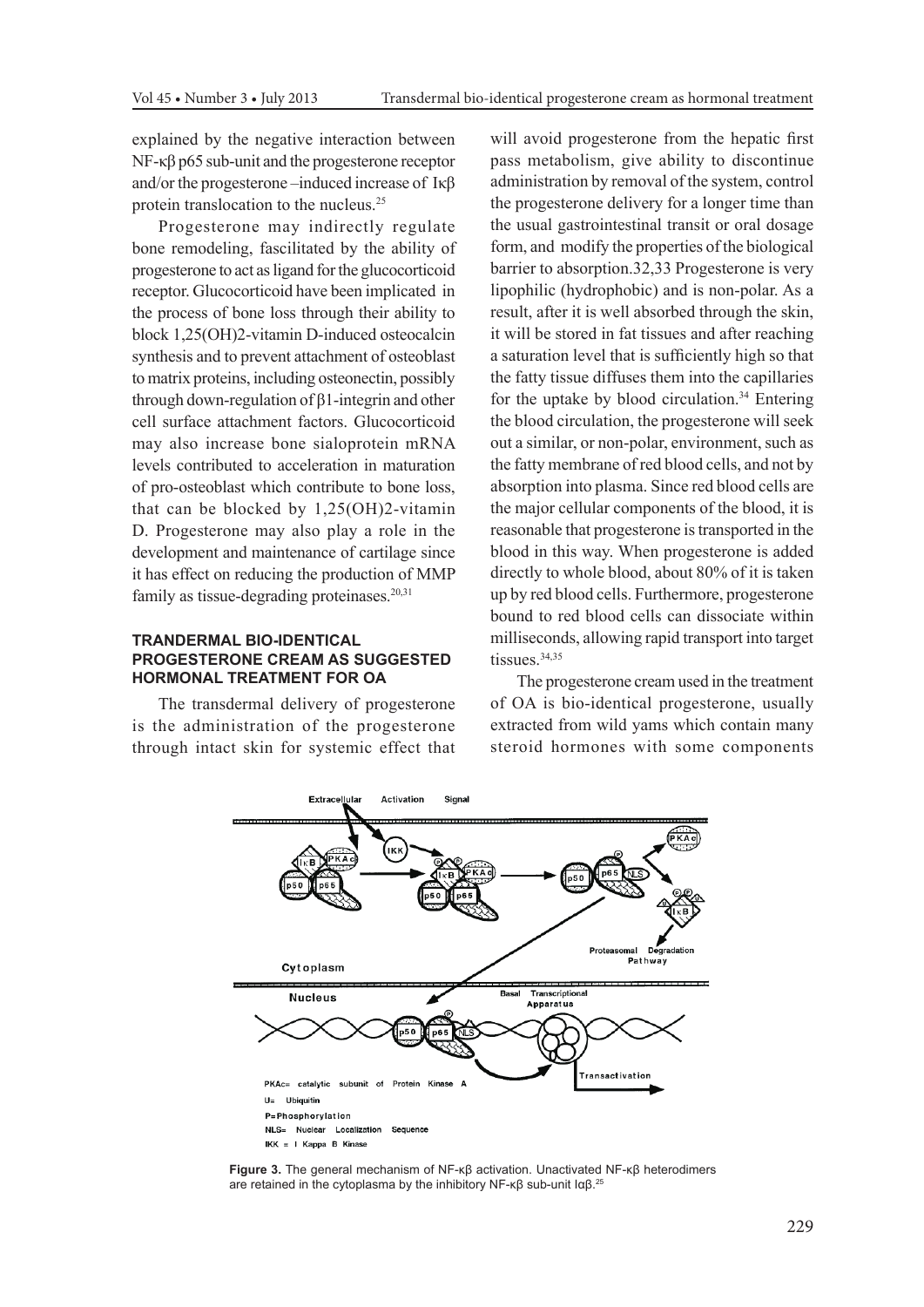molecularly identical to what a human female makes. In order for a hormone to be labeled "natural", its source must exist somewhere in the nature, either plants or animals. Natural hormones are not created in a lab. The bioidentical hormones can be manufactured in a lab or extracted from nature; the source does not matter as long as the actual product is molecularly identical to what the body makes.<sup>36</sup> The synthetic progesterone hormones, such as dydrogestrone, medroxyprogesterone, and norethisterone, are progesterone hormones with the molecule structure is not identical to what is produced in the human body. The synthetic progesterone acts at many on the same receptor sites as bioidentical hormones, thereby triggering a similar response in many areas of the body. However, the similarity is limited, as synthetic progesterone has many un-wanted and un-controlled effects, such as fatigue, dizziness, weight gain, light periods or absent periods, headaches, nipple tenderness, and mental fogginess.<sup>36,38,39</sup> These side effects are rarely happened with bioidentical progesterone, and may be handled by adjusting the dose.<sup>33,37</sup> Since the OA is a degenerative process during post-menopause and andropause period, so there is a possibility that the deficiency of progesterone may play a role in its pathogenesis. Beside as anti-inflammation and play a role in the development and maintenance of cartilage, natural progesterone may also give benefits, such as natural anti-depressant, enchances mood and create a calming effect, provides healthiness to skin, hair, and nails and helps prevent hair loss, regulates fluid balance by acting as natural diuretic, helps burn fat for energy and provides necessary control for insulin regulation, protects against endometrial cancer, fibrocystic breasts and probably breast cancer, helps support the thyroid, regulates body temperature, and controls monthly bleeding by normalizing blood clothing.37,38

The bio-identical progesterone cream used in the treatment should contain at least 450 mg of progesterone per 28 grams (1 ounce), with the recommended physiological dose is 15-20 mg of progesterone daily (1.6% or 2.0% cream) and may be increased to 10%. It may be applied directly on the joint or tissue that hurts

and do not wash the skin for at least an hour after applying. There are reports of significant joint and muscular mobility after 2 years on bioidentical progesterone and many have reported remission with no further progression 3 years on, suggested that the bio-identical progesterone may slow down or even stop the inflammation and degradation process in OA.33

The bio-identical progesterone cream should be avoided in patients who take contraceptive pill, synthetic prednisolone or prednisone, cortisone acetate, combination of hormone replacing treatment patches combining estrogen and progestogens, synthetic progesterone hormones, injections of cortisone based analgesics, and other unknown drugs. The bio-identical progesterone cream should not be used by those who have severe active liver diseases, history of herpes gestationis, jaundice of the pregnancy, and known sensitivity to progesterone creams or any of their individual components.33,39

## **CONCLUSION**

The OA is a slowly and continuously progressive degenerative disease characterized by gradual loss of articular cartilage. There are clinical signs of inflammation in OA such as synovial swelling, tenderness, and joint effusion, indicating presence of inflammation. The IL-1β and TNF-α seem prominent and of major importance to cartilage destruction and may induce the activation of NF-κβ. The bio-identical progesterone cream may be used in the treatment of OA by producing negative interaction between NF-κβ p65 sub-unit and the progesterone receptor and/or the progesterone –induced increase of Iκβ protein translocation to the nucleus. There are reports on bio-identical progesterone cream about the significant joint and muscular mobility and remission of the disease with no further progression. The transdermal bio-identical progesterone cream may be used as suggested treatment of OA.

## **REFERENCES**

- 1. Goldring MB. The role of chondrocyte in osteoarthritis. Arthritis Rheum. 2000;43(9):1916-26.
- 2. Goldring SR, Goldring MB. Clinical aspects, pathology and pathophysiology of osteoarthritis. J Musculoskelet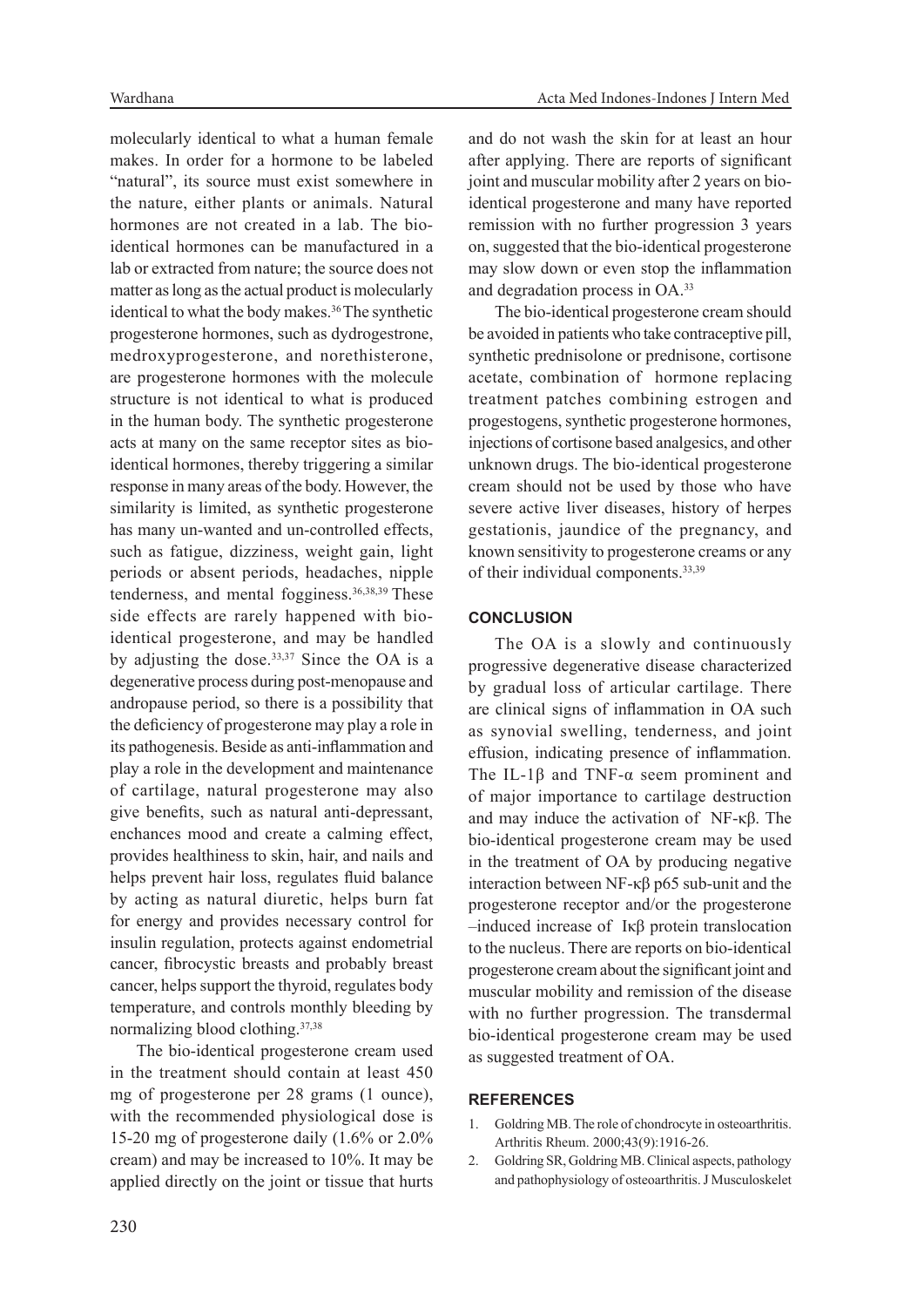Neuronal Interact. 2006;6(4):376-8.

- 3. Jordan JM. Epidemiology and classification of osteoarthritis. In: Hochberg MC, Silman AJ, Smolen JS, et al, eds. Rheumatology. 4th ed. Philadelpia: Mosby Elsevier; 2008. p. 1691-710.
- 4. Tarigan THE, Kasjmir YI, Atmakusuma D, et al. The degree of radiographic abnormalities and postural instability in patients with knee osteoarthritis. Acta Med Indones - Indones J Intern Med. 2009;41(1):15-9.
- 5. Pelletier JP, Pelletier JM, Abramson SB. Osteoarthritis, an inflammatory disease potential application for the selection of new therapeutic targets. Arthritis Rheum. 2001;44(6):1237-47.
- 6. Kertia N. Kontroversi penggunaan disease modifying osteoarthritis drugs: efektivitas dan keamanan diacerin. In: Setiyohadi B, Kasjmir YI, eds. Kumpulan Makalah Temu Ilmiah Reumatologi. Jakarta: Ikatan Rheumatologi Indonesia. 2008:20-3.
- 7. Goldring MB, Goldring SR. Osteoarthritis. J cell Physiol. 2007;213:626-34.
- 8. Wollheim FA, Lohmander LS. Pathogenesis and pathology of osteoarthritis. In: Hochberg MC, Silman AJ, Smolen JS, et al, eds. Rheumatology. 4th ed. Philadelpia: Mosby Elsevier; 2008. p. 1711-28.
- 9. Yudoh K, Trieu NV, Nakamura H, et al. Potential involvement of oxidative stress in cartilage senescence and development of osteoarthritis: oxidative stress induces chondrocyte telomere instability and downregulation of chondrocyte function. Arthritis Res Ther. 2005;7:R380-R391.
- 10. Clancy R, Varenika B, Huang W, et al. Nitric oxide synthase/COX cross-talk: nitric oxide activates COX-1 but inhibits COX-2 derived prostaglandin production. J Immunol. 2000;165:1582-7.
- 11. Mitchell GB, Albright BN, Caswell JL. Effect of interleukine-8 and granulocyte colony-stimulating factor on priming and activation of bovine neutrophils. Infect Immun. 2003;71(4):1643-9.
- 12. Milne SA, Henderson TA, Kelly RW, et al. Leukocyte population and steroid receptor expression in human first-trisemester deciduas; regulation by antiprogestin and prostaglandin E analog. JCEM. 2005;90(7):4315-21.
- 13. Faridin HP. Cartilage degradation products as biomarkers of osteoarthritis. In: Setiyohadi B, Kasjmir YI, eds. Kumpulan makalah temu ilmiah reumatologi. Jakarta: Ikatan Rheumatologi Indonesia. 2008. p. 13-9.
- 14. Mort JS, Bilington CJ. Articular cartilage and changes in arthritis matrix degradation. Arthritis Res. 2001;3:337-41.
- 15. Murphy G, Knauper V, Atkinson S, et al. Matrix metalloproteinases in arthritic disease. Arthritis Res. 2002;4(sippl3):S39-S49.
- 16. Dore S, Pelletier JL, DiBattista JA, et al. Human osteoarthritic chondrocytes posess an increased number of insulin-like growth factor 1 binding sites but are unresponsive to its stimulation. Possible

role of IGF-1-binding proteins. Arthritis Rheum. 1994;37(2):253-63.

- 17. Sailor LZ, Hewick RM, Morris EA. Rocombinant human bone morphogenetic protein-2 maintain the articular chondrocyte phenotype in long-term culture. J Orthop Res. 1996;14(6):937-45.
- 18. Steward MC, Saunders KM, Burton-Wurster N, et al. Phenotypic stability of articular chondrocytes in vitro: the effects of culture models, bone morphogenetic protein 2, and serum supplementation. J Bone & Mineral Res. 2000;15(1):166-74.
- 19. Granner DK. The diversity of the endocrine system. In: Murray RK, Granner DK, Eodwell VW, eds. Harper's illustrated biochemistry. 27th ed. New York: McGrawHill; 2006. p. 442-65.
- 20. Graham JD, Clarke CL. Physiological action of progesterone in target tissues. Endocr Rev. 1997;18(4):502-19.
- 21. Rashid S. Progesterone. In: Rashid S, ed. Hormones explained. Anti-aging medicine, bioidentical hormones replacement, and the controversies. Victoria Canada: Trafford Publishing; 2010. p. 54-63.
- 22. Condon JC, Hardy DB, Kovaric K, et al. Up-regulation of the progesterone receptor (PR)-C isoform in laboring myometrium by activation of nuclear factor-κβ may contribute to the onset of labor through inhibition of PR fuction. Mol Endocrinol. 2006;20(4):764-75.
- 23. Wen DX, Xu YF, Mais DE, et al. The A and B isoforms of the human progesterone receptor operate through distict signaling pathways within target cells. Mol Cell Biol. 1994;14(12):8356-64.
- 24. Gonzales-Ramos R, Donnez J, Daferere S, et al. Nuclear factor-kappa β is constitutively activated in peritoneal endometriosis. Mol Hum Reprod 2007;13(7):503-9.
- 25. Reznikov LL, Shames BD, Barton HA, et al. Interleukin-1β deficiency results in reduced NFκβlevels in pregnant mice. Am J Physiol Regulatory Integrative Comp Physiol. 2000;278:R263-70.
- 26. McKay LI, Cidlowski JA. Molecular control of immune/inflammatory responses: interactions between nuclear factor-kappa β and steroid receptor-signaling pathways. Endocrl Rev. 1999;20(4):435-59.
- 27. Roberts CW, Walker W, Alexander J. Sex-associated hormones and immunity to protozoan parasites. Clin Microbiol Rev. 2001;14:476-88.
- 28. Sato T, Michizu H, Hashizume K, et al. Hormonal regulation of PGE2 and COX-2 production in rabbit uterine cervical fibroblast. J Appl Physiol. 2001;90:1227-31.
- 29. Yasuda T. Cartilage destruction by matrix degradation products. Mod Rheumatol. 2006;16:197-205.
- 30. Lewis GS. Steroidal regulation of uterine resistance to bacterial infection in livestock. Reproductive Biol & Endocrinol. 2003;I:117.